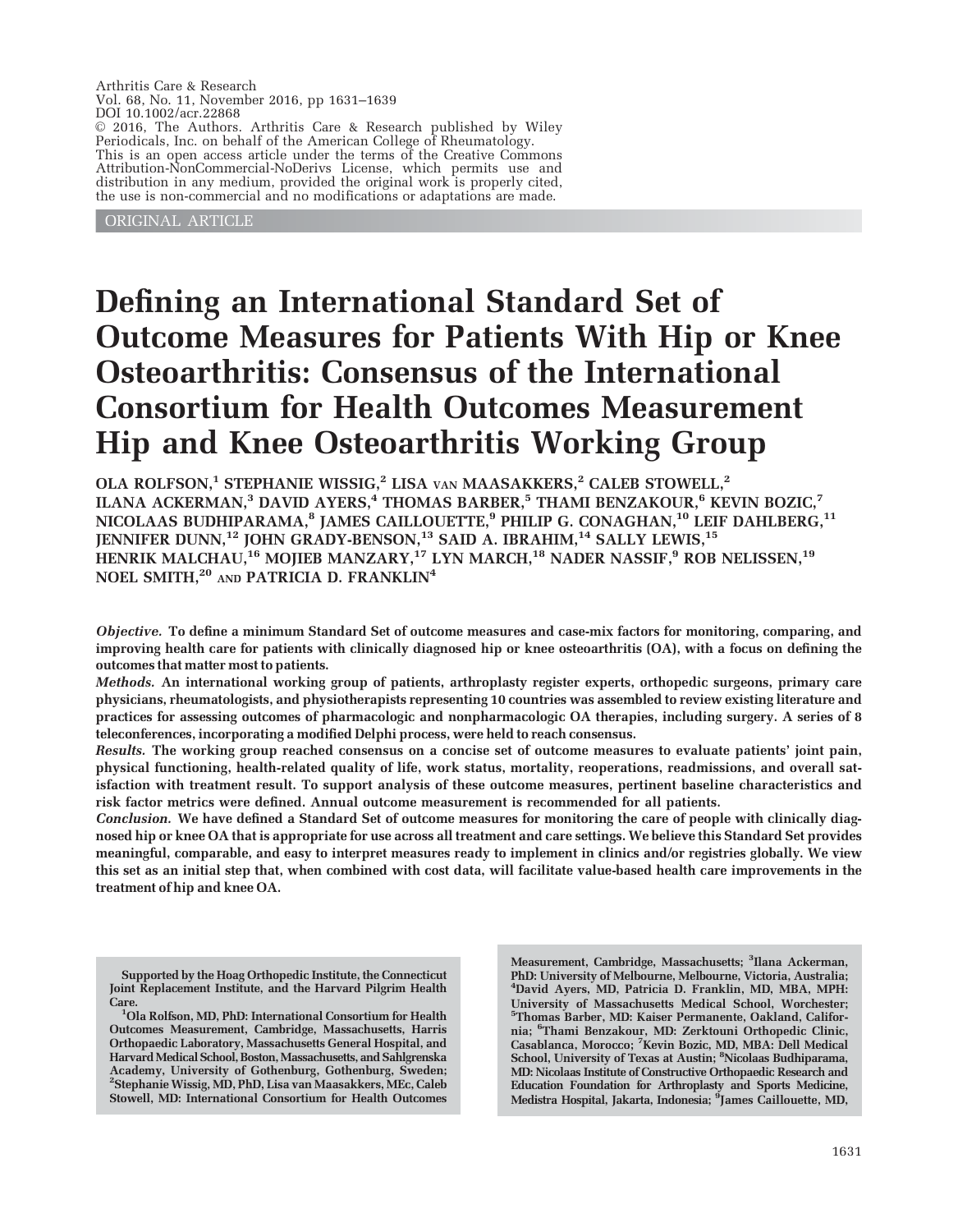# Significance & Innovations

- The work presented here expands upon current regional and national registry efforts from around the globe and represents the first internationally developed core outcome set for the evaluation and comparison of the treatment of hip or knee osteoarthritis (OA) in clinical practice across providers, regions, and countries.
- This work also expands upon current registry efforts by providing a single set of outcome measures to evaluate the full continuum of care for hip and knee OA, from self-managed and symptomatic treatment to total joint replacement surgery.

# **INTRODUCTION**

Total expenditures on health care as a percentage of the gross domestic product continue to rise worldwide (1). Yet the World Health Organization estimates that 20–40% of health care costs are unnecessary (2). Uncertainty about health outcomes combined with increasing costs has driven interest in value-based health care (i.e., the idea of competition on value rather than volume in health care), where value is defined as the ratio between patient outcomes and the costs necessary to achieve those outcomes. By focusing on the measurement and reporting of outcomes that matter to patients over the full cycle of care, value-based health care empowers patients

Nader Nassif, MD: Hoag Orthopedic Institute, Newport Beach, California; 10Philip G. Conaghan, PhD: University of Leeds and National Institute for Health Research Leeds Musculoskeletal Biomedical Research Unit, Leeds, UK; <sup>11</sup>Leif Dahlberg, MD, PhD: Lund University, Lund, Sweden; 12Jennifer Dunn, PhD: University of Otago, Dunedin, New Zealand; <sup>13</sup>John Grady-Benson, MD: Connecticut Joint Replacement Institute, Hartford; 14Said A. Ibrahim, MD, MPH: University of Pennsylvania Perelman School of Medicine, Philadelphia; 15Sally Lewis, MD: Aneurin Bevan Health Board, Newport, Wales, UK; <sup>16</sup>Henrik Malchau, MD, PhD: Sahlgrenska Academy, University of Gothenburg, Gothenburg, Sweden, and Harris Orthopaedic Laboratory, Massachusetts General Hospital, and Harvard Medical School, Boston; 17Mojieb Manzary, MD: The Johns Hopkins Aramco Health Care Center, Dhahran, Saudi Arabia; <sup>18</sup>Lyn March, MD, PhD: North Sydney Orthopaedic and Sports Medicine Centre and University of Sydney Institute of Bone and Joint, Royal North Shore Hospital, North Sydney, New South Wales, Australia; 19Rob Nelissen, MD, PhD: University of Leiden, Leiden, The Netherlands; <sup>20</sup>Noel Smith: Arthritis Victoria, Elsternwick, Victoria, Australia.

Dr. Budhiparama sits on the advisory boards of DePuy Synthes, Roche, and Sanofi Aventis and has received grants from Zimmer Biomet (less than \$10,000). Dr. Malchau has received institutional grants from DePuy Synthes and Zimmer Biomet (more than \$10,000 each) and is a board member and shareholder in RSA Biomedical.

Address correspondence to Ola Rolfson, MD, PhD, Department of Orthopaedics, Sahlgrenska University Hospital, 431 80 Molndal, Sweden. E-mail: ola.rolfson@vgregion.se.

Submitted for publication September 22, 2015; accepted in revised form February 9, 2016.

to make informed choices about their care and enables providers to improve outcomes, increase efficiency, streamline care processes, and decrease the costly and inefficient fragmentation of care delivery (3). Currently, a major challenge in measuring value in health care is the lack of universal metrics for defining value. Therefore, in an effort to facilitate the transition to value-based health care, the International Consortium for Health Outcomes Measurement (ICHOM) convenes international working groups to develop standardized and concise outcome measure sets for specific medical conditions, with a focus on the outcomes that matter most to patients ([www.ichom.org](http://www.ichom.org)).

Hip and knee osteoarthritis (OA) are among the leading causes of global disability, with an aging and increasingly obese population worldwide likely to increase its prevalence (4). The total annual cost of OA per patient has been estimated to be as much as \$5,700 in the US (5). Pain and impaired joint function are the main limiting symptoms affecting patients with OA, which typically develops over the course of many years, with varying symptom intensity over time (6). The modern management of symptomatic hip or knee OA involves holistic assessment and selection of therapies from a wide range of options, ranging from lifestyle interventions and education to oral medication and joint replacement surgery (7). All patients should be offered basic treatment options such as lifestyle interventions and education (8). Many patients will require options such as physiotherapy, walking aids, oral medication, or intraarticular injections. If nonsurgical treatment alternatives are insufficient to control symptoms, a smaller group of patients may be candidates for joint replacement or other surgical interventions.

The field of orthopedics is a leader in the measurement of outcomes and use of patient-reported outcome measures (PROMs). Joint replacement registries have demonstrated how routine measurement of outcomes can improve clinical practice by eliminating low-value treatments or harmful implant devices (9,10). However, most joint registries focus on postmarket surveillance of implants rather than patient-reported satisfaction and function. Moreover, joint replacement represents only a fraction of all care associated with hip and knee OA.

Previous efforts at defining universal standards for measuring hip and knee OA outcomes have focused on assessment of physical functioning and metrics for use in clinical trials (11,12). However, there is no common definition of key outcome measures for use in clinical care across all treatments for this condition. The objective of this work was to define a minimum Standard Set of outcome measures and case-mix factors for evaluating, comparing, and improving the clinical care of patients with hip or knee OA, with a focus on the outcomes that matter most to patients.

#### MATERIALS AND METHODS

Working group assembly and composition. This work was initiated by ICHOM, a nonprofit organization focused on the development and international adoption of standardized outcome measures for major medical conditions. ICHOM convened a working group composed of 2 patient representatives and 21 international experts in various fields of OA care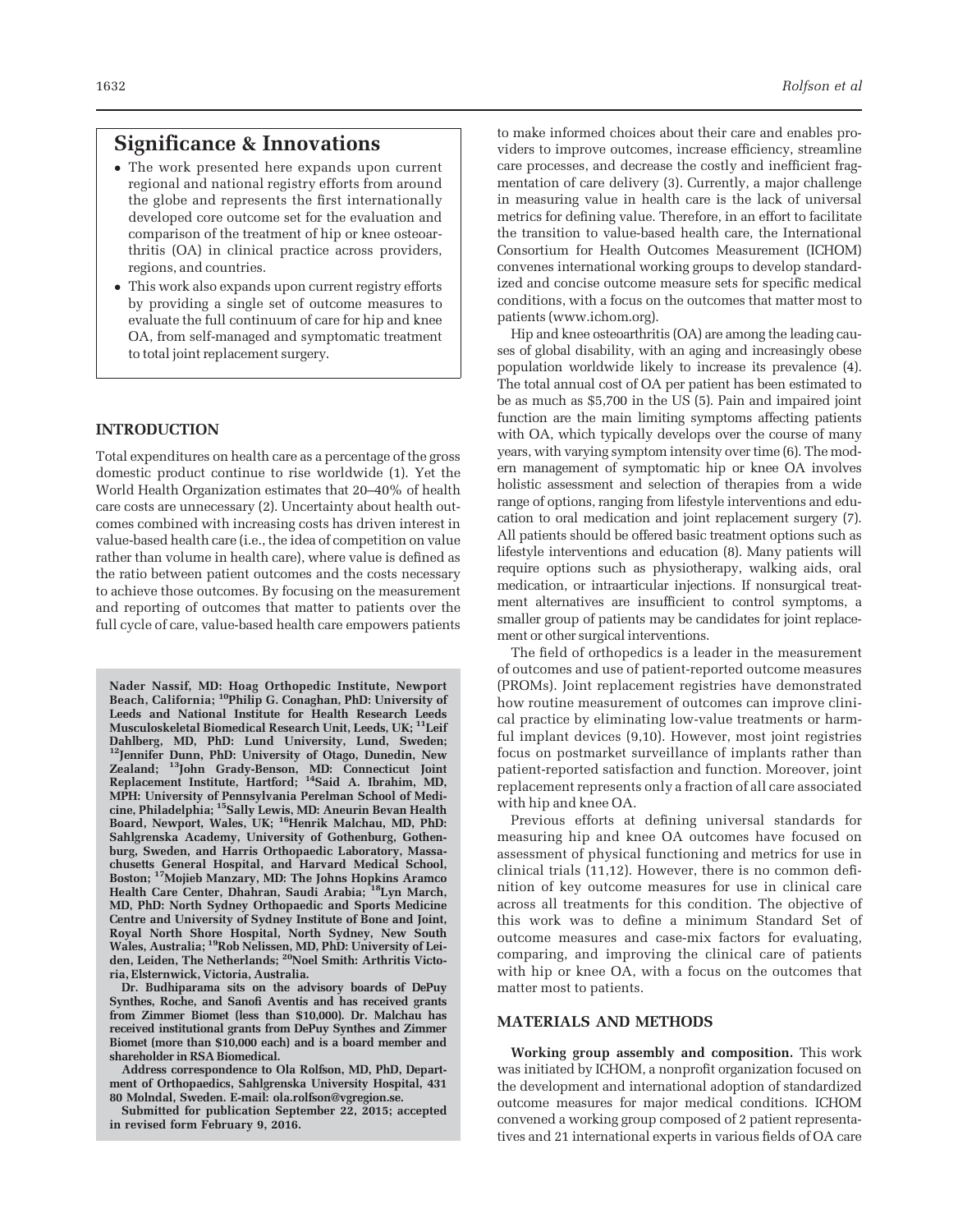and research. The working group provided balanced representation across geographic locations, medical specialties, and existing joint replacement registries and international initiatives as shown in Supplementary Appendix A (available on the Arthritis Care  $\mathcal F$  Research web site at [http://](http://onlinelibrary.wiley.com/doi/10.1002/acr.22868/abstract) [onlinelibrary.wiley.com/doi/10.1002/acr.22868/abstract](http://onlinelibrary.wiley.com/doi/10.1002/acr.22868/abstract)). The activities of the working group were coordinated by a project team consisting of a working group lead (PDF), 2 project leaders (LvM and SW), a research fellow (OR), and the ICHOM Vice President of Research and Development (CS).

Work process and decision-making. The Standard Set was developed using a modified Delphi process (13). Between July 2014 and March 2015, 8 teleconferences were held by the working group. Each teleconference had a specific goal, such as establishing the scope of the Standard Set, defining the patient population, selecting the appropriate outcomes and case-mix domains, and defining the relevant metrics. For each topic, the project team reviewed the existing literature and current practices and gathered input from expert interviews to develop proposals for discussion at the teleconference. Detailed minutes of these discussions were distributed to working group members, who voted on each item of the project team's proposal via online survey. Each item required a 67% majority vote of survey respondents to be included in the Standard Set. Survey items with less than 67% majority were either excluded from the Standard Set or revised by the project team and presented again for discussion and voting at the next teleconference.

## **RESULTS**

Response rates and scope. Response rates for the 6 postteleconference surveys were 90%, 85%, 71%, 84%, 85%, and 84%, respectively. Group size fluctuated slightly due to the late addition of some members and temporary leaves of absence of others. The working group first defined the patient population for which outcomes are to be measured. The diagnosis of hip or knee OA is not always straightforward. Patients with radiographic signs of OA may not have any symptoms while others with severe symptoms have no radiographic changes. Therefore, diagnosis is based on an overall assessment of risk factors, symptoms, and clinical examination (14). There are a variety of treatment options available to meet patients' needs, depending on the severity of symptoms and stages of disease. Due to this complexity, we decided that the Standard Set should target all patients with clinically diagnosed, symptomatic OA of the hip or knee, regardless of treatment. There was unanimous agreement with this scope within the working group.

Outcome domains and measures. Hip and knee pain, hip and knee function, health-related quality of life (HRQOL), and work status formed the core outcome domains, reflecting the main limiting symptoms of hip and knee OA. Table 1 shows all outcome domains and measures included in the Standard Set and the percentage of working group members who agreed with their inclusion. The selection of measures to

capture the outcome domains above was based on an assessment of the domain coverage, psychometric properties, feasibility to implement, and clinical interpretability of available measures. We aimed to balance pragmatism with comprehensiveness by selecting instruments that adequately capture the relevant domains in a parsimonious manner.

Hip- and knee-specific PROMs. A variety of PROMs instruments for evaluating hip and knee function exist. The 24-item Western Ontario and McMaster Universities Arthritis Index (WOMAC) assesses pain, disability, and joint stiffness in patients with hip and knee OA (15) and has proven valid, reliable, and responsive to OA outcomes (15,16). However, in addition to being lengthy, it requires a licensing fee to use, potentially limiting broad implementation. The 12-item Oxford Knee and Hip Scores assess pain and function and were designed to measure outcomes following joint replacement surgery (17,18). They are widely used in clinical studies and joint replacement registries, but how applicable they are to the general OA population is unclear, and they require a license for use. Developed as extensions of the WOMAC, the Knee Injury and Osteoarthritis Outcome Score (KOOS) and the Hip Disability and Osteoarthritis Outcome Score (HOOS) are nonproprietary comprehensive alternatives (19,20). However, these questionnaires are long (42 and 40 items, respectively), representing a burden to the respondent. Fortunately, short versions (the KOOS-PS and HOOS-PS) have been developed, consisting of 7 and 5 questions, respectively. Despite their brevity, these instruments exhibit good measurement properties in the domain of physical functioning and are free of charge to use. The KOOS-PS has been translated into 15 languages, including the 4 most widely spoken, and the HOOS-PS has 10 translations. Following careful consideration, the working group agreed to recommend use of the KOOS-PS and HOOS-PS as measures of hip and knee function in the Standard Set (21,22).

The HOOS-PS and KOOS-PS do not include a measure of pain. It is common to assess pain using visual analog scales (VAS) or numeric rating scales (NRS). Despite their differences in granularity, possible modes of collection, and presentation requirements, these instruments provide congruent results (23). Therefore, to facilitate implementation and align with current practices, the working group agreed to recommend assessment of joint pain via either VAS or NRS (11-item version) using a 1-week recall period (19,20). Given the prevalence of multijoint OA, the group also agreed that pain would be assessed for all 4 relevant joints (i.e., the right hip, left hip, right knee, and left knee) as well as the lumbar spine.

HRQOL PROMs. There are several tools available to measure HRQOL in patients with hip or knee OA. However, existing practices and the volume of supporting research narrow the options to 2 main alternatives: the Short Form health surveys (available at [www.sf-36.org](http://www.sf-36.org)) and the EuroQol health outcome measures (available at [www.euroqol.org\)](http://www.euroqol.org). The Short Form 36 health survey (SF-36) assesses 8 dimensions of health, which can be summarized into a physical health and mental health composite score (24). As the most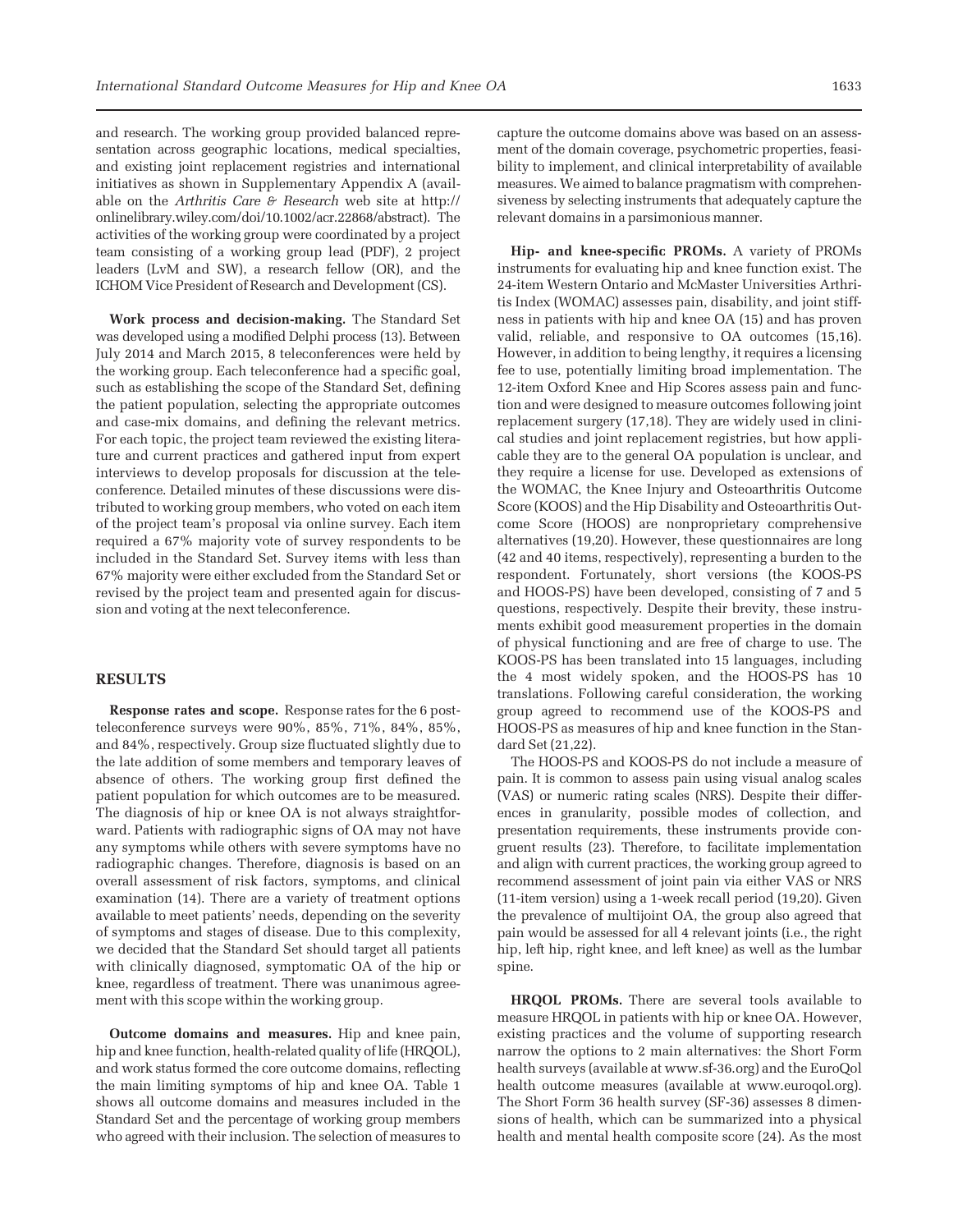| Table 1. Outcome domains and definitions included in the Standard Set* |                                                                                                                                                                                                                                                                                                                                                                                                                                                                                                                                                                                                                                                                                                           |                    |  |
|------------------------------------------------------------------------|-----------------------------------------------------------------------------------------------------------------------------------------------------------------------------------------------------------------------------------------------------------------------------------------------------------------------------------------------------------------------------------------------------------------------------------------------------------------------------------------------------------------------------------------------------------------------------------------------------------------------------------------------------------------------------------------------------------|--------------------|--|
| Category and outcome domain                                            | <b>Outcome definition</b>                                                                                                                                                                                                                                                                                                                                                                                                                                                                                                                                                                                                                                                                                 | <b>Agreement</b> † |  |
| Patient-reported health status                                         |                                                                                                                                                                                                                                                                                                                                                                                                                                                                                                                                                                                                                                                                                                           |                    |  |
| Hip and/or knee function                                               | Tracked via HOOS-PS or KOOS-PS                                                                                                                                                                                                                                                                                                                                                                                                                                                                                                                                                                                                                                                                            | 100                |  |
| Pain in hips, knees,<br>or lower back                                  | Tracked via numeric or visual analog rating scales                                                                                                                                                                                                                                                                                                                                                                                                                                                                                                                                                                                                                                                        | 88                 |  |
| Quality of life                                                        | Tracked via EQ-5D-3L, SF-12, or VR-12                                                                                                                                                                                                                                                                                                                                                                                                                                                                                                                                                                                                                                                                     | 100                |  |
| Work status                                                            | What is your work status? Unable to work due to a condition other than<br>osteoarthritis; unable to work due to osteoarthritis; not working by choice<br>(student, retired, homemaker); seeking employment (I consider myself able to<br>work but cannot find a job); working part-time; working full-time                                                                                                                                                                                                                                                                                                                                                                                                | 77                 |  |
| Satisfaction with results                                              | How satisfied are you with the results of your treatment? Very satisfied; satisfied;<br>neither satisfied nor dissatisfied; unsatisfied; very unsatisfied                                                                                                                                                                                                                                                                                                                                                                                                                                                                                                                                                 | 88                 |  |
| Surgical outcomes                                                      |                                                                                                                                                                                                                                                                                                                                                                                                                                                                                                                                                                                                                                                                                                           |                    |  |
| Death                                                                  | All-cause 30-day mortality                                                                                                                                                                                                                                                                                                                                                                                                                                                                                                                                                                                                                                                                                | 100                |  |
| Admissions                                                             | All-cause 30-day readmissions                                                                                                                                                                                                                                                                                                                                                                                                                                                                                                                                                                                                                                                                             | 88                 |  |
| Reoperation                                                            | Any consecutive open surgery performed on the hip or knee. Includes both minor<br>and major reoperations. Minor revision: any reoperation with removal, exchange,<br>and/or addition of minor implant part (e.g., head, liner). Major revision: any<br>reoperation with removal, exchange, and/or addition of major implant part (e.g.,<br>cup, femoral component, tibial component)                                                                                                                                                                                                                                                                                                                      | 94                 |  |
| Disease progression                                                    |                                                                                                                                                                                                                                                                                                                                                                                                                                                                                                                                                                                                                                                                                                           |                    |  |
| Treatment progression                                                  | Which of the following treatments have you undergone in the past year for your<br>osteoarthritis related hip or knee problems? (Tick all that apply) Information/<br>advice (ex: patient education, advice on diet, exercise, or other lifestyle<br>alterations); self-managed care (ex: nonprescription oral pain medication,<br>medications applied to the skin, exercise, or diet program); nonsurgical, clinical<br>care (ex: nonsteroidal antiinflammatory drugs or other prescription drugs,<br>supervised physical or occupational therapy, orthosis or other ambulatory aids,<br>injections directly into the joint); surgery (ex: osteotomy, resurfacing, partial or<br>total joint replacement) | 82                 |  |
| Care utilization                                                       | In the past year, which of the following health care providers have you seen for<br>treatment of your osteoarthritis-related hip or knee problems? (Tick all that<br>apply) Health educator/peer support group, dietician, physical therapist, or<br>general practitioner; rheumatologist; orthopedic surgeon; alternative health<br>practitioner                                                                                                                                                                                                                                                                                                                                                         | 82                 |  |
| survey; $ex = example$ .                                               | * HOOS-PS = Hip Disability and Osteoarthritis Outcome Score short version; KOOS-PS = Knee Injury and Osteoarthritis Outcome Score short<br>version; EQ-5D-3L = EuroQol 5-domain instrument with 3 levels; SF-12 = Short Form 12 health survey; VR-12 = Veterans Short Form 12 health                                                                                                                                                                                                                                                                                                                                                                                                                      |                    |  |

† Percentage agreement among survey respondents.

commonly used generic PROM in clinical trials, the SF-36 has proven to be a psychometrically sound tool for patients with OA (25). However, the shortened version, SF-12, is preferred for routine followup in joint replacement registries for practicality of data collection (26).

The EuroQol 5-domain instrument (EQ-5D) is a generic measure of health status developed by the EuroQol Group (27). It consists of questions assessing 5 health outcome domains, which can be summarized into a single score, and a VAS assessing current overall health state. Although alternative versions exist, the original EQ-5D with 3 levels of response options is by far the most commonly used and best validated in OA patients (28).

Whereas the EuroQol and SF tools require the purchase of a license, an equivalent Veterans SF-12 (VR-12), is freely available for noncommercial use (29). Considering the widespread use of both EQ-5D and SF-12/VR-12 in existing orthopedic registries and the absence of major advantages of one over the other, the working group agreed to recommend use of either tool for HRQOL evaluation. For comparisons, a

cross-walk algorithm is available to convert SF-12 responses into an EQ-5D index score (30).

Work status. The standard ICHOM question for evaluating work status was recommended (31). The exact question and response options are shown in Table 1. Comparing responses to this question at baseline and regular followup intervals will reveal the impact of OA on a patient's ability to work over time.

Satisfaction. In addition to measuring health status directly, there are other useful patient-reported measures of treatment success, such as satisfaction, fulfillment of expectations, and willingness to repeat or to recommend treatment to others. Although such measures are not true PROMs, they are clearly associated with changes in PROM scores and may indicate how well a provider manages to engage the patient in shared decision-making and to set realistic expectations on outcomes (32). As nonsurgical and surgical treatments differ in their effectiveness and risk profiles,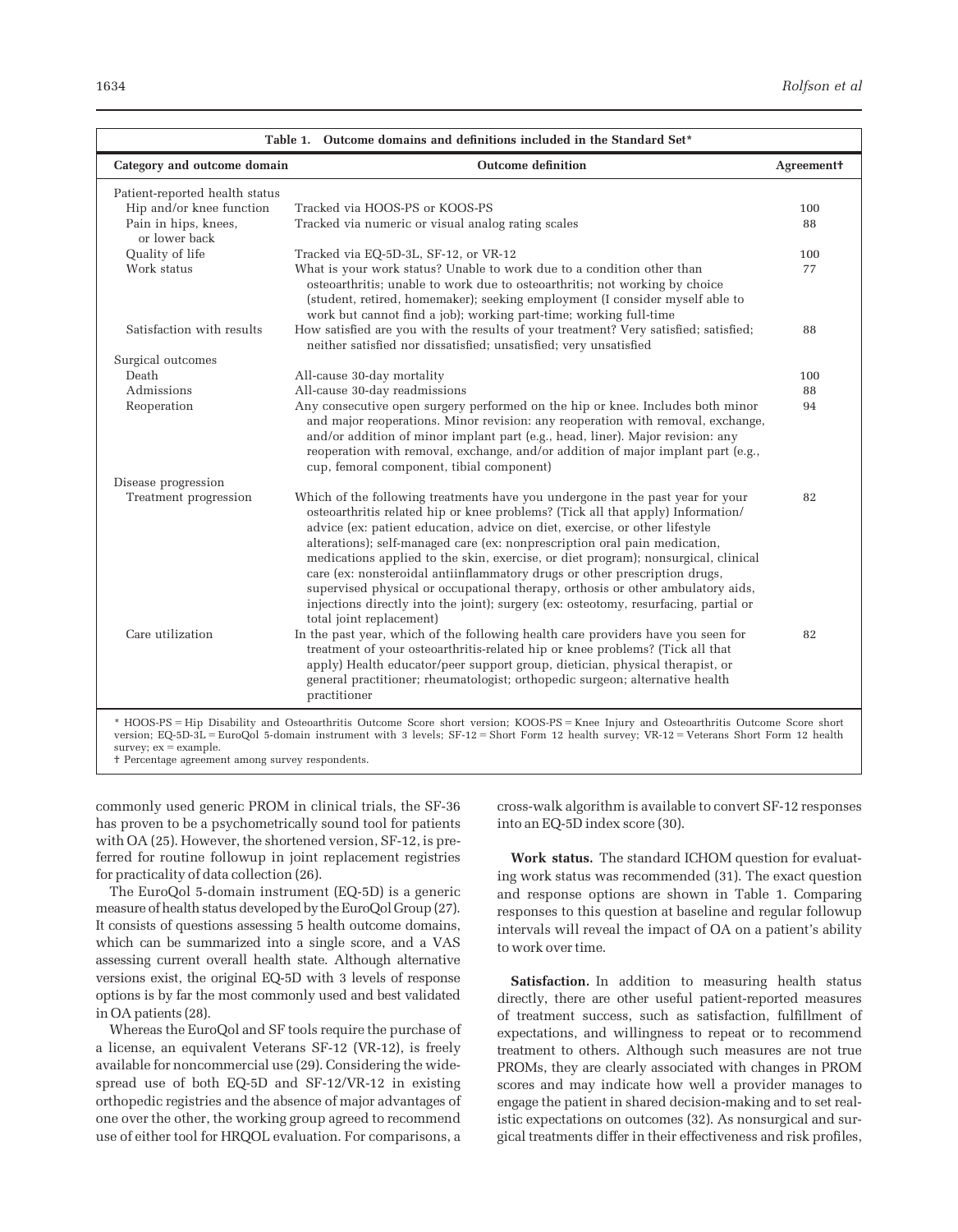| Table 2. Case-mix variable domains and definitions included in the Standard Set |                                                                                                                                                                                                                                                                                                                                                                                                                                                                                                                                                                                                                                                                                                           |            |  |
|---------------------------------------------------------------------------------|-----------------------------------------------------------------------------------------------------------------------------------------------------------------------------------------------------------------------------------------------------------------------------------------------------------------------------------------------------------------------------------------------------------------------------------------------------------------------------------------------------------------------------------------------------------------------------------------------------------------------------------------------------------------------------------------------------------|------------|--|
| Category and case-mix<br>factor domain                                          | Case-mix factor definition                                                                                                                                                                                                                                                                                                                                                                                                                                                                                                                                                                                                                                                                                | Agreement* |  |
| Demographics                                                                    |                                                                                                                                                                                                                                                                                                                                                                                                                                                                                                                                                                                                                                                                                                           |            |  |
| Age                                                                             | Date of birth                                                                                                                                                                                                                                                                                                                                                                                                                                                                                                                                                                                                                                                                                             | 100        |  |
| Sex                                                                             | Sex at birth                                                                                                                                                                                                                                                                                                                                                                                                                                                                                                                                                                                                                                                                                              | 100        |  |
| Education level                                                                 | Please indicate the highest level of schooling completed: none, primary,<br>secondary, tertiary (university or equivalent)                                                                                                                                                                                                                                                                                                                                                                                                                                                                                                                                                                                | 88         |  |
| Baseline clinical status                                                        |                                                                                                                                                                                                                                                                                                                                                                                                                                                                                                                                                                                                                                                                                                           |            |  |
| Joint-specific history                                                          | Please indicate if the patient has a history or findings of any of the following for<br>each hip and knee: none; trauma or ligmental injury; congenital or<br>developmental disorders; other joint disorders including but not limited to<br>osteonecrosis, inflammatory arthritis, gouty arthritis, septic arthritis, and<br>Paget's disease of the bone                                                                                                                                                                                                                                                                                                                                                 | 84         |  |
| Joint-specific                                                                  | Please indicate the type of surgery the patient has on each hip and knee: none;                                                                                                                                                                                                                                                                                                                                                                                                                                                                                                                                                                                                                           | 82         |  |
| surgical history                                                                | joint replacement; osteotomy; osteosynthesis/facture surgery; ligament<br>reconstruction (knee only); other arthroscopic procedures                                                                                                                                                                                                                                                                                                                                                                                                                                                                                                                                                                       |            |  |
| Other case-mix factors                                                          |                                                                                                                                                                                                                                                                                                                                                                                                                                                                                                                                                                                                                                                                                                           |            |  |
| Living status                                                                   | Which statement best describes your living arrangement? I live with partner/<br>spouse/family/friends; I live alone; I live in a nursing home/hospital/other<br>long-term care home; other                                                                                                                                                                                                                                                                                                                                                                                                                                                                                                                | 100        |  |
| Body mass index                                                                 | Calculated from patient-reported height and weight                                                                                                                                                                                                                                                                                                                                                                                                                                                                                                                                                                                                                                                        | 88         |  |
| Physical activity                                                               | In a typical week, how much time do you spend doing physical activity?<br>Physical activity is any activity that makes you breathe hard, feel warm, and<br>feel your heart beat faster. Examples of physical activity are walking,<br>bicycling, and dancing and also housecleaning and gardening. None; about<br>30 minutes; about 1 hour; about 2 hours; more than 2 hours                                                                                                                                                                                                                                                                                                                              | 88         |  |
| Tobacco smoking status                                                          | Do you smoke? No/yes                                                                                                                                                                                                                                                                                                                                                                                                                                                                                                                                                                                                                                                                                      | 88         |  |
| Comorbid conditions                                                             | Have you been told by a doctor that you have any of the following? (Tick all<br>that apply to you) Heart disease (for example angina, heart attack, or heart<br>failure); high blood pressure; problems caused by a stroke; leg pain when<br>walking due to poor circulation; lung disease (for example asthma, chronic<br>bronchitis, or emphysema); diabetes mellitus; kidney disease; diseases of the<br>nervous system (for example Parkinson's disease or multiple sclerosis); liver<br>disease; cancer (within the last 5 years); depression; arthritis in your back or<br>other condition affecting your spine; rheumatoid arthritis or another kind of<br>arthritis in addition to osteoarthritis | 92         |  |

the working group agreed on overall satisfaction with treatment results as a common outcome domain for evaluating all treatments (33).

Complications and adverse events. The working group considered different approaches for measuring complications and adverse events of surgical treatments. In the absence of uniform, internationally applicable definitions for such events, the working group recommended the commonly used all-cause 30-day readmission and allcause 30-day mortality following surgical intervention (34). In addition, any complication requiring return to theater for a consecutive surgery (whether major or minor and regardless of when it occurred) was considered a reoperation and must be recorded. Due to the diversity of nonsurgical OA treatments and the lack of specificity of potential complications, we did not consider it feasible to measure complications and adverse events associated with nonsurgical care in this Standard Set.

Disease progression measures. As the natural course of OA is chronic and progressive, the working group felt that it

was important to include measures that indicate disease progression and developed 2 questions to capture this outcome (Table 1). These questions ask which treatments the patient has undergone and which care providers the patient has consulted for their hip or knee problems in the past year. Annual measurement will reveal intensifications of treatment, indicating disease progression. The validity and utility of these questions will be evaluated following the collection of pilot data, and necessary changes will be made.

Case-mix factors. A number of patient characteristics and risk factors are known to influence the outcomes shown in Table 1. To ensure fair comparisons across providers with diverse patient populations, the working group identified and defined key adjustment measures to include in the Standard Set. We sought internationally valid measures that minimized the burden of data collection on both patients and health care providers. As described above for the selection of outcome measures, the working group first agreed on the risk factor domains to be included and then selected definitions for measuring these domains. Selected domains were patient demographics, body habitus, lifestyle factors,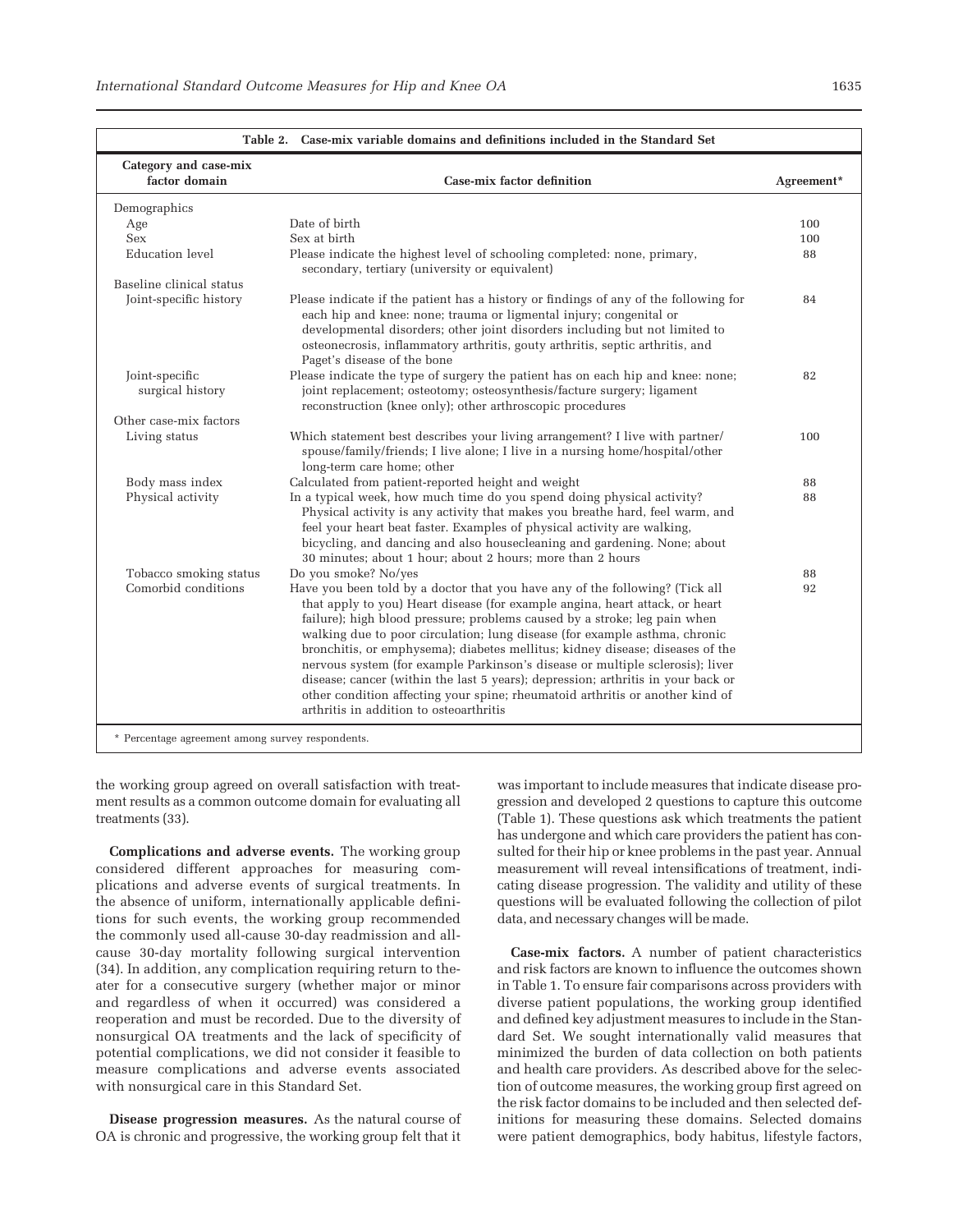

Figure 1. Data collection timeline.

joint related factors, and comorbidities. Table 2 shows a complete list of the risk adjustment measures with the percentage of working group members who agreed on their inclusion.

Demographics, body habitus, and lifestyle factors. The key demographic factors considered important to include in the Standard Set were patient age, sex, and socioeconomic status (35–37). Although many different indicators of socioeconomic status have been published in the literature, only education level as defined by the International Standard Classification of Education can be considered consistent across countries and cultures for international use (36,38). The working group also identified body mass index, smoking status, and living condition as having a potentially important influence on outcomes and relevant for inclusion in the Standard Set (39).

Although physical activity was considered an important factor affecting treatment outcomes, an appropriate and feasible measure could not be identified. Therefore, the working group adapted a question from the Better Management of Patients with Osteoarthritis Registry in Sweden to create the question shown in Table 2. The working group recommends but does not require the use of this newly developed question. The validity of this question will be tested and its formal inclusion in the Standard Set determined in time.

Joint history. The diversity of symptoms and clinical presentations of OA as well as its multifactorial etiology suggest that OA is a heterogeneous group of disorders with a common structural end point (40). Unfortunately, despite a large body of research, there is no commonly accepted system for classifying OA phenotypes (41). As specific disease history and etiology may influence disease progression and outcome of treatment, in the absence of an existing, robust classification system, the working group developed a simple physician-reported measure of joint history that broadly categorizes OA etiologies (Table 2). A similar physicianreported measure of joint-specific previous surgical history

was also included in the set. Physicians are asked to report these measures for all 4 joints, as multiple joint involvement affects outcomes (42).

Comorbidity status. Comorbidities are known to affect outcomes following joint replacement surgery (43). Although there is limited research on the effects of comorbidities on nonsurgical OA treatments, they likely also affect these outcomes and, in some cases, the available treatment options. Therefore, there was strong consensus within the working group on the importance of including a measure of comorbidities, regardless of treatment modality.

Although well-established systems for classifying comorbidity status from clinical or administrative data exist, these systems were not considered feasible for inclusion in the Standard Set due to wide variation in how such information is recorded across countries and health care systems. A 13 item patient-reported comorbidity index has proven feasible and useful for risk stratification in the UK's National Health Service (NHS) audit for joint replacements (44). It is a simplified version of the Self-Administered Comorbidity Questionnaire developed by Katz et al, which has been shown to have strong correlation with measures derived from administrative data (45,46). The index used by the NHS was modified for inclusion in the Standard Set to include a measure of spinal disease and inflammatory arthritis (47). Finally, PROMs measured at baseline provide relevant information about patients' baseline wellbeing and may also be used in risk stratification. For example, the working group recommends using the emotional health components of the SF-12, VR-12, or EQ-5D to adjust for baseline mental health status.

Data collection timeline. The Standard Set includes a recommendation for the timing of data collection, which is shown in Figure 1. Outcomes and case-mix variables were categorized into baseline and annual measures. All patientreported measures are to be collected at baseline and information about disease etiology and previous surgeries are collected at baseline via physician report or abstraction from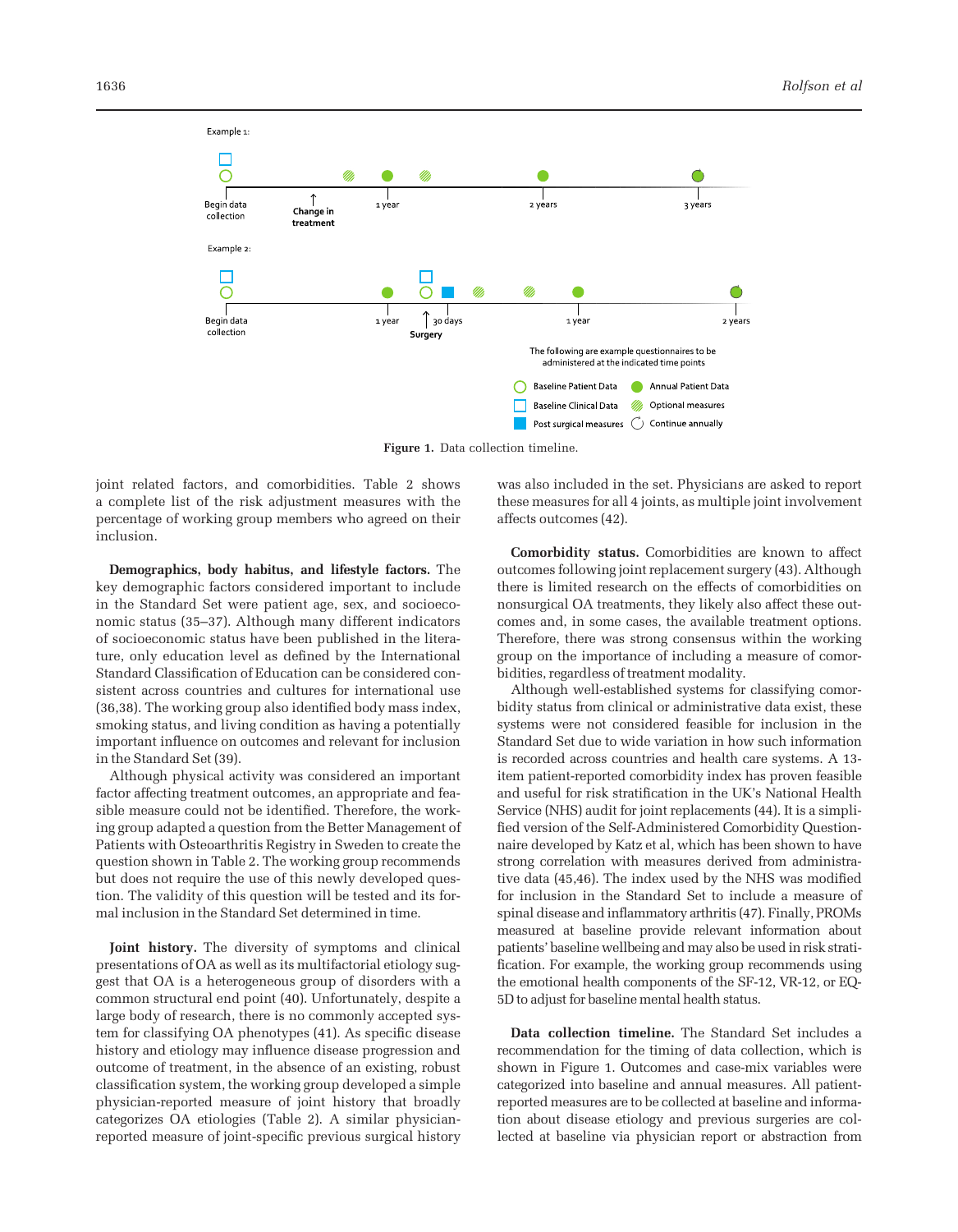clinical records. Annual measures include pain, functional status, HRQOL, and all nondemographic case-mix variables. Data collection may begin at diagnosis of OA, at referral for surgery, or following other major changes in treatment regime. Presurgery baseline measures may be collected at any time within a 3-month window preceding the date of surgery. Once data collection begins, it continues annually for life or as long as feasible given the constraints of the local health care system. In the event that a patient has surgery to treat hip or knee OA after the start of data collection, the data collection timeline is reset by this event.

Importantly, all annual measures are patient-reported. This model has been successfully deployed in recent total joint replacement registry efforts (48–50) and facilitates implementation by enabling data capture outside the context of clinical care, as data collection may not correspond with the timing of patient clinic visits. Physician-reported measures are only required at baseline or prior to surgery, which correspond to clinic visits.

Although annual measures were considered most appropriate for comparing outcomes across providers, the working group also recognized the value of tracking patient-reported outcomes in clinical practice to evaluate the effectiveness of treatments and aid in shared decision-making. Therefore, a smaller set of optional patient-reported measures (pain and functional status) are recommended for use in clinical practice, with the timing of data collection for these measures left to the care provider's discretion.

### DISCUSSION

The ICHOM working group on hip and knee osteoarthritis defined a set of patient-centered outcome measures intended for evaluating the treatment of hip and knee OA and facilitating international comparisons, shared learning, and benchmarking on value across health care systems. The main outcomes assessed by the Standard Set include joint pain, physical functioning, HRQOL, work status, mortality, reoperations, readmissions, and overall satisfaction with treatment results. In addition, a set of case-mix variables was defined to enable adjusted comparisons across different populations, health care providers, or health systems. Baseline data collection with annual followup is recommended for comparing outcomes across providers. An optional set of measures is recommended but not required for use in clinical practice.

This set of measures focuses on patients with hip or knee OA, regardless of disease severity, treatment, or type of provider. In doing so, it enables continuous assessment over the entire course of the disease in alignment with the fundamental framework of value-based health care delivery (51). Although this approach may currently present an implementation challenge, we hope it stimulates providers from different settings to coordinate their activities around the patient as opposed to conducting isolated interventions, creating consistency over the full continuum of care.

Traditionally, joint replacement registries commonly organize data collection by primary intervention, joint, and laterality (each joint subject to a primary intervention yields a new case). This approach is suitable for implant surveillance and procedure-related outcomes studies but is inappropriate for evaluating condition- and patient-centered outcomes in patients with more than 1 affected joint. Patients with OA will commonly require symptomatic treatment for more than 1 knee and hip, so that primary treatment outcomes such as function and work status are affected by the total burden of the condition. Therefore, adoption of the condition- and patient-centered approach to outcomes measurement recommended here may require restructuring of current databases (48). We believe, however, that registries that invest in these changes will gain richer data sets for optimizing joint replacement outcomes.

The Standard Set is publicly available and was designed to be implemented in a variety of settings. Individual provider organizations and registries around the world are encouraged to implement or align with the Standard Set, with ICHOM working to facilitate the development of the infrastructure to share and compare results.

Particularly in countries without a government-run health system or centralized documentation, patients' clinical data may be fragmented across several health records due to changes in providers or insurers or treatment by multiple providers (e.g., physiotherapists, surgeons, and primary care physicians). The working group was cognizant of this issue when structuring the data collection. For patients receiving nonsurgical treatment, 90% of the measures included in the Standard Set are patient-reported. Surgery requires the collection of 3 additional measures. However, with the exception of adverse events following surgery, all clinical measures are captured at baseline or presurgical assessment when patients are routinely evaluated in the clinic. Furthermore, all annual followup measures are patient reported. This procedure allows for direct data collection from patients, alleviating the need to track records across providers. We recommend that providers and registries begin collecting these measures over as much of the care continuum as currently feasible, with the goal of increasing care coordination and broadening data collection as the necessary infrastructure evolves.

We aimed to develop a core set of outcome measures appropriate for evaluating care across countries and clinical settings. To that end, the working group included representatives from 5 continents, 10 countries, and a range of clinical specialties. A similarly well-balanced steering committee, comprised of 8 members of the original working group, has been established to govern the Standard Set and oversee updates or changes over time.

In conclusion, we believe this Standard Set provides meaningful, comparable, and easy to interpret measures that are ready to implement in clinics and/or registries globally. This single set of case-mix and outcome measures allows comparisons of outcomes across the full continuum of hip and knee OA care, facilitating communication across providers and comparisons across treatment modalities. This knowledge will incentivize and empower providers to improve care, as well as allow patients, providers, and payers to make informed decisions about their health care spending and treatment options. These are crucial ingredients in a value-based health care system that will benefit all involved parties through transparency and well-aligned incentives.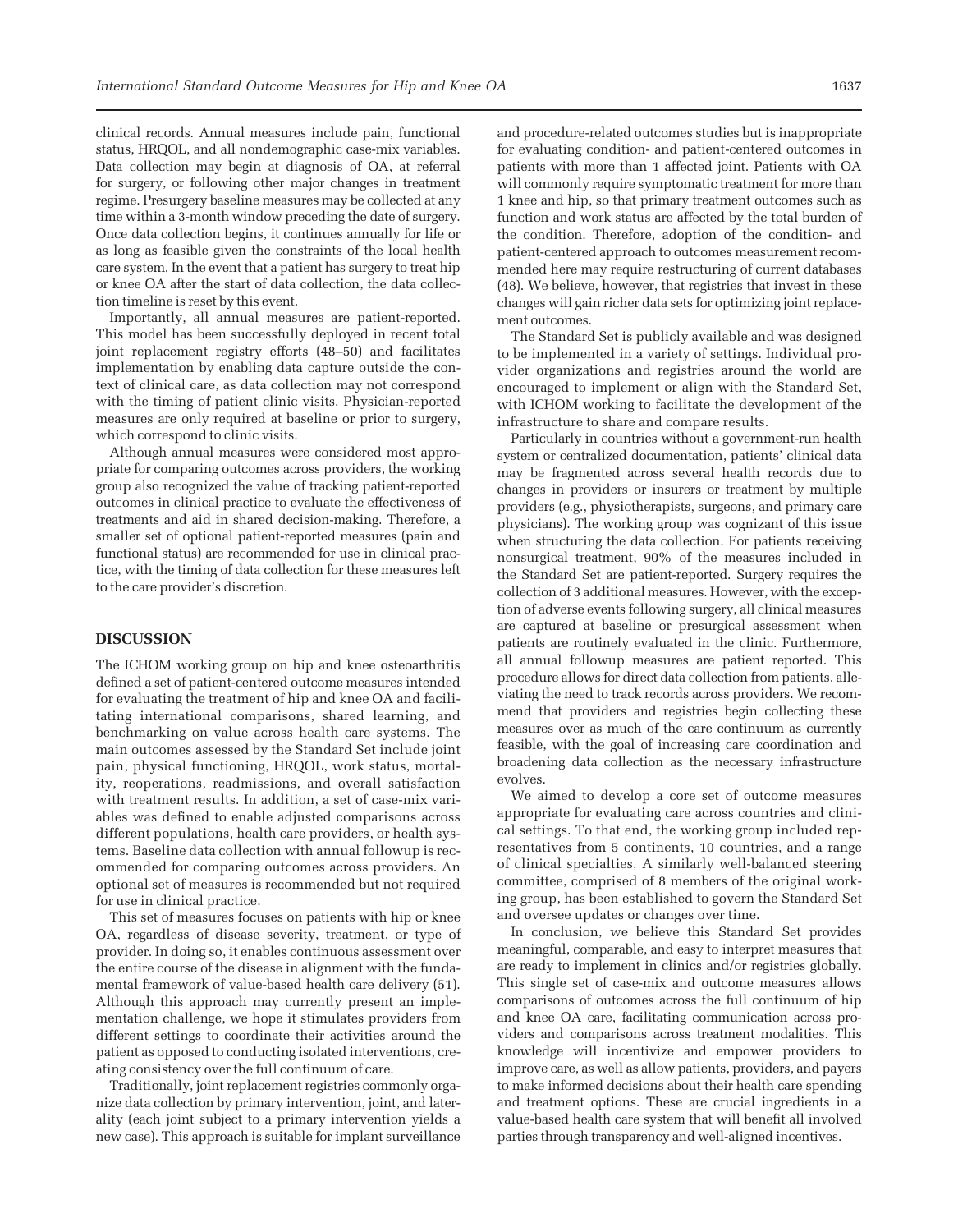#### AUTHOR CONTRIBUTIONS

All authors were involved in drafting the article or revising it critically for important intellectual content, and all authors approved the final version to be submitted for publication. Dr. Rolfson had full access to all of the data in the study and takes responsibility for the integrity of the data and the accuracy of the data analysis.

Study conception and design. Rolfson, Wissig, van Maasakkers, Stowell, Franklin.

Acquisition of data. Rolfson, Wissig, Franklin.

Analysis and interpretation of data. Rolfson, Wissig, Ackerman, Ayers, Barber, Benzakour, Bozic, Budhiparama, Caillouette, Conaghan, Dahlberg, Dunn, Grady-Benson, Ibrahim, Lewis, Malchau, Manzary, March, Nassif, Nelissen, Smith, Franklin.

#### REFERENCES

- 1. World Health Statistics 2013. World Health Organization; 2013. URL: [http://www.who.int/gho/publications/world\\_health\\_](http://www.who.int/gho/publications/world_health_statistics/EN_WHS2013_Full.pdf) [statistics/EN\\_WHS2013\\_Full.pdf.](http://www.who.int/gho/publications/world_health_statistics/EN_WHS2013_Full.pdf)
- 2. World Health Organization. World health report 2010. Health systems financing: the path to universal coverage. URL: [http://www.who.int/entity/whr/2010/whr10\\_en.pdf?ua=1](http://www.who.int/entity/whr/2010/whr10_en.pdf?ua=1).
- 3. Porter ME, Teisberg EO. Redefining health care: creating value-based competition on results. Boston: Harvard Business School Press; 2006.
- 4. Cross M, Smith E, Hoy D, Nolte S, Ackerman I, Fransen M, et al. The global burden of hip and knee osteoarthritis: estimates from the global burden of disease 2010 study. Ann Rheum Dis 2014;73:1323–30.
- 5. Maetzel A, Li LC, Pencharz J, Tomlinson G, Bombardier C, Community H, et al. The economic burden associated with osteoarthritis, rheumatoid arthritis, and hypertension: a comparative study. Ann Rheum Dis 2004;63:395–401.
- 6. Hunter DJ, Guermazi A, Roemer F, Zhang Y, Neogi T. Structural correlates of pain in joints with osteoarthritis. Osteoarthritis Cartilage 2013;21:1170–8.
- 7. McAlindon TE, Bannuru RR, Sullivan MC, Arden NK, Berenbaum F, Bierma-Zeinstra SM, et al. OARSI guidelines for the non-surgical management of knee osteoarthritis. Osteoarthritis Cartilage 2014;22:363–88.
- 8. Thorstensson CA, Garellick G, Rystedt H, Dahlberg LE. Better management of patients with osteoarthritis: development and nationwide implementation of an evidence-based supported osteoarthritis self-management programme. Musculoskeletal Care 2015;13:67–75.
- 9. Herberts P, Malchau H. Long-term registration has improved the quality of hip replacement: a review of the Swedish THR Register comparing 160,000 cases. Acta Orthop Scand 2000;71:111–21.
- 10. Fevang BT, Lie SA, Havelin LI, Engesaeter LB, Furnes O. Improved results of primary total hip replacement. Acta Orthop 2010;81:649–59.
- 11. Dobson F, Hinman RS, Roos EM, Abbott JH, Stratford P, Davis AM, et al. OARSI recommended performance-based tests to assess physical function in people diagnosed with hip or knee osteoarthritis. Osteoarthritis Cartilage 2013;21:1042–52.
- 12. Pham T, Van Der Heijde D, Lassere M, Altman RD, Anderson JJ, Bellamy N, et al. Outcome variables for osteoarthritis clinical trials: the OMERACT-OARSI set of responder criteria. J Rheumatol 2003;30:1648–54.
- 13. Pill J. The Delphi method: substance, context, a critique and an annotated bibliography. Socioeconomic Plann Sci 1971;5:57–71.
- 14. Zhang W, Doherty M, Peat G, Bierma-Zeinstra MA, Arden NK, Bresnihan B, et al. EULAR evidence-based recommendations for the diagnosis of knee osteoarthritis. Ann Rheum Dis 2010;69:483–9.
- 15. Bellamy N, Buchanan WW, Goldsmith CH, Campbell J, Stitt LW. Validation study of WOMAC: a health status instrument for measuring clinically important patient relevant outcomes to antirheumatic drug therapy in patients with osteoarthritis of the hip or knee. J Rheumatol 1988;15:1833–40.
- 16. McConnell S, Kolopack P, Davis AM. The Western Ontario and McMaster Universities Osteoarthritis Index (WOMAC): a review of its utility and measurement properties. Arthritis Rheum 2001;45:453–61.
- 17. Dawson J, Fitzpatrick R, Carr A, Murray D. Questionnaire on the perceptions of patients about total hip replacement. J Bone Joint Surg Br 1996;78:185–90.
- 18. Dawson J, Fitzpatrick R, Murray D, Carr A. Questionnaire on the perceptions of patients about total knee replacement. J Bone Joint Surg Br 1998;80:63–9.
- 19. Roos EM, Roos HP, Lohmander LS, Ekdahl C, Beynnon BD. Knee Injury and Osteoarthritis Outcome Score (KOOS): development of a self-administered outcome measure. J Orthop Sports Phys Ther 1998;28:88–96.
- 20. Nilsdotter AK, Lohmander LS, Klassbo M, Roos EM. Hip disability and osteoarthritis outcome score (HOOS): validity and responsiveness in total hip replacement. BMC Musculoskelet Disord 2003;4:10.
- 21. Perruccio AV, Stefan Lohmander L, Canizares M, Tennant A, Hawker GA, Conaghan PG, et al. The development of a short measure of physical function for knee OA KOOS–Physical Function Shortform (KOOS-PS): an OARSI/OMERACT initiative. Osteoarthritis Cartilage 2008;16:542–50.
- 22. Davis AM, Perruccio AV, Canizares M, Tennant A, Hawker GA, Conaghan PG, et al. The development of a short measure of physical function for hip OA HOOS–Physical Function Shortform (HOOS-PS): an OARSI/OMERACT initiative. Osteoarthritis Cartilage 2008;16:551–9.
- 23. Hjermstad MJ, Fayers PM, Haugen DF, Caraceni A, Hanks GW, Loge JH, et al. Studies comparing numerical rating scales, verbal rating scales, and visual analogue scales for assessment of pain intensity in adults: a systematic literature review. J Pain Symptom Manage 2011;41:1073–93.
- 24. Ware JE Jr, Sherbourne CD. The MOS 36-item short-form health survey (SF-36): I. conceptual framework and item selection. Med Care 1992;30:473–83.
- 25. Kosinski M, Keller SD, Hatoum HT, Kong SX, Ware JE Jr. The SF-36 Health Survey as a generic outcome measure in clinical trials of patients with osteoarthritis and rheumatoid arthritis: tests of data quality, scaling assumptions and score reliability. Med Care 1999;37 Suppl 5:MS10–22.
- 26. Rolfson O, Rothwell A, Sedrakyan A, Chenok KE, Bohm E, Bozic KJ, et al. Use of patient-reported outcomes in the context of different levels of data. J Bone Joint Surg Am 2011; 93 Suppl 3:66–71.
- 27. EuroQol Group. EuroQol: a new facility for the measurement of health related quality of life. Health Policy 1990;16: 199–208.
- 28. Obradovic M, Lal A, Liedgens H. Validity and responsiveness of EuroQol–5 dimension (EQ-5D) versus Short Form–6 dimension (SF-6D) questionnaire in chronic pain. Health Qual Life Outcomes 2013;11:110.
- 29. BU School of Public Health. VR-36, VR-12 and VR-6D. URL: [http://www.bu.edu/sph/research/research-landing-page/vr-](http://www.bu.edu/sph/research/research-landing-page/vr-0000-vr-0000-and-vr-0000d/)[36-vr-12-and-vr-6d/](http://www.bu.edu/sph/research/research-landing-page/vr-0000-vr-0000-and-vr-0000d/).
- 30. Le QA. Probabilistic mapping of the health status measure SF-12 onto the health utility measure EQ-5D using the US-populationbased scoring models. Qual Life Res 2014;23:459–66.
- 31. Clement RC, Welander A, Stowell C, Cha TD, Chen JL, Davies M, et al. A proposed set of metrics for standardized outcome reporting in the management of low back pain. Acta Orthop 2015;86:523–33.
- 32. Hamilton DF, Lane JV, Gaston P, Patton JT, Macdonald D, Simpson AH, et al. What determines patient satisfaction with surgery? A prospective cohort study of 4709 patients following total joint replacement. BMJ Open 2013;3;pii e002525.
- 33. Mancuso CA, Jout J, Salvati EA, Sculco TP. Fulfillment of patients' expectations for total hip arthroplasty. J Bone Joint Surg Am 2009;91:2073–8.
- 34. Fischer C, Lingsma HF, Marang-van de Mheen PJ, Kringos DS, Klazinga NS, Steyerberg EW. Is the readmission rate a valid quality indicator? A review of the evidence. PloS One 2014;9:e112282.